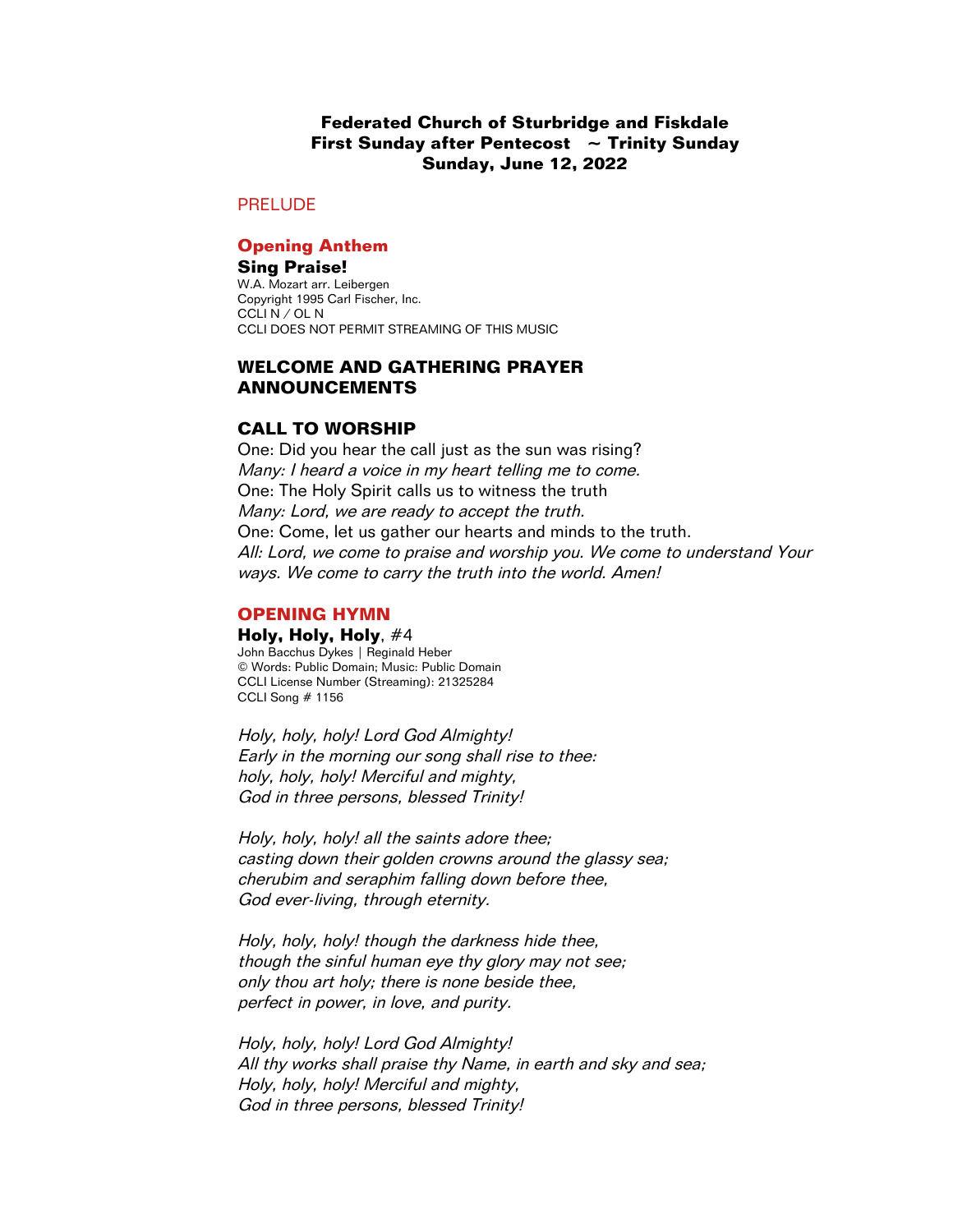## **UNISON PRAYER**

Loving God, I know that, at times, the truth can be a difficult thing to hear, but I need to hear and understand the truth. Spirit of God, help my heart and mind to understand the truth of Jesus' work and life. Lord, guide me into a better understanding of what my life represents, how I live, and the ways I live into your teachings. Help me remember the child of God that I am and teach me better ways to live. In Jesus' Name, Amen!

### **Our Lord's Prayer**

Our Father, who art in Heaven, hallowed be thy name. Thy kingdom come. Thy will be done, on earth as it is in Heaven. Give us this day our daily bread, and forgive us our trespasses as we forgive those who trespass against us. And lead us not into temptation, but deliver us from evil; For thine is the Kingdom and the Power and the Glory, forever, Amen.

## **GLORI PATRI**

#### **Glory Be to the Father**, #35

WORDS: Lesser Doxology (3rd-4th centuries) MUSIC: Henry W. Greatorex, 1851 Copyright: Public Domain CCLI License Number (Streaming): 21325284 CCLI Song Number 7106694

Glory be to the Father, and to the Son, and to the Holy Ghost; as it was in the beginning, is now, and ever shall be, world without end. Amen, Amen.

### **CHILDREN'S MESSAGE GRADUATION SUNDAY, In Beginnings, Pastor Dave**

### **CHILDREN'S HYMN**

### **This Little Light of Mine**

Words & Music: Harry Dixon Loes Copyright: Public Domain CCLI License Number (Streaming): 21325284 CCLI Song Number: 34680

This little light of mine, I'm gonna let it shine. **(X3)** let it shine, let it shine, oh let it shine.

#### **SCRIPTURE READING**

New Testament Lesson: Romans 5:1-5 Gospel Lesson: John 16:12-15

**SERMON** In Truth, Pastor Dave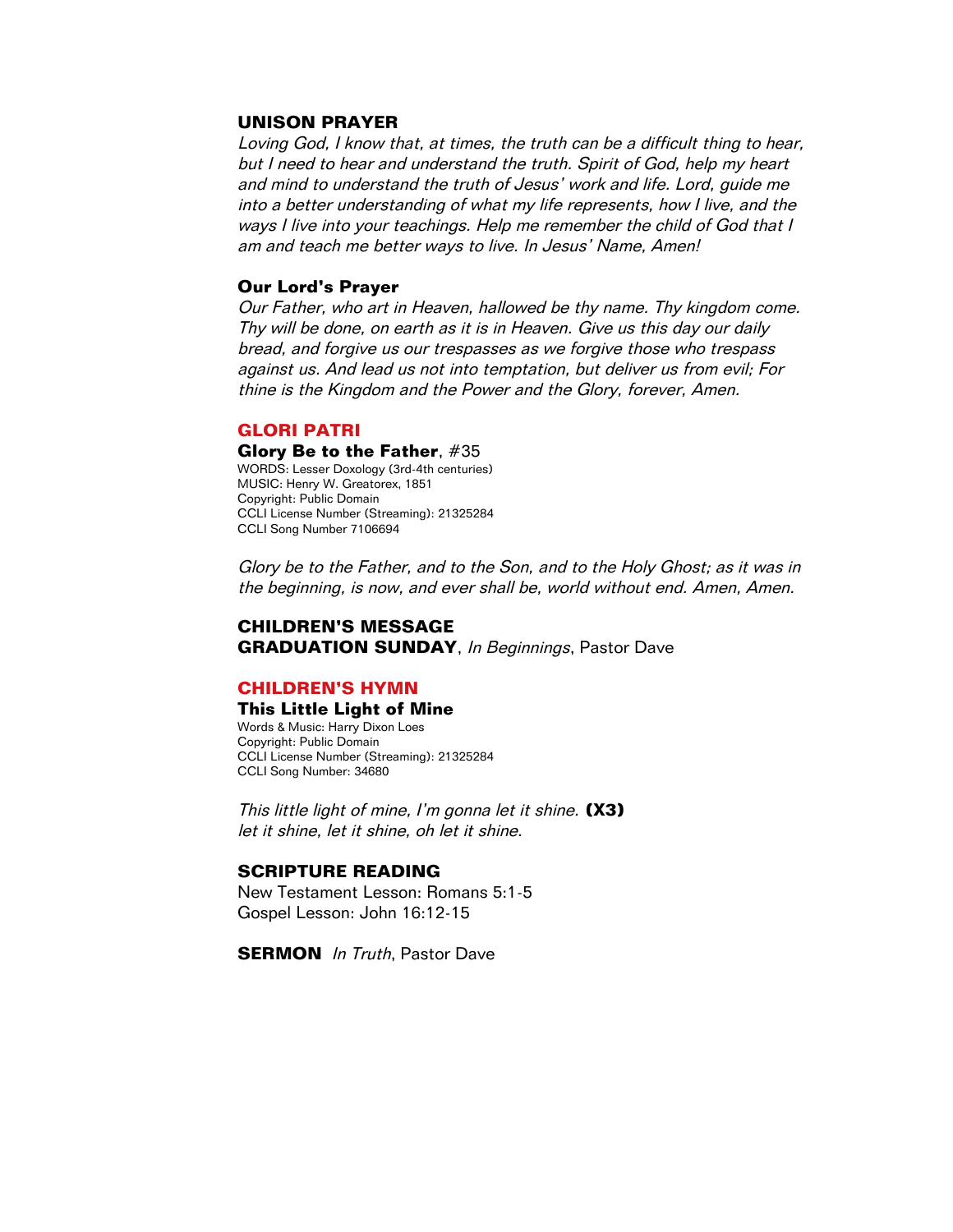### **HYMN**

#### **O Breath of Life**, #250

Words: Elizabeth Ann Porter Head Music: Clement C. Scholefield © Public Domain CCLI License Number (Streaming): 21325284 CCLI Song # 2648008 \*

O Breath of Life, come sweeping through us, revive your church with life and power. O Breath of Life, come, cleanse, renew us, And fit your church to meet this hour.

O Wind of God, come bend us, break us, till humbly we confess our need. Then in your tenderness remake us, revive, restore, for this we plead.

O Breath of Love, come breathe within us, renewing thought and will and heart. Come, love of Christ, afresh to win us, revive your church in every part.

## **MORNING OFFERING**

WE OFFER OURSELVES TO GOD We joyfully offer ourselves in God's work using our time, talent, and treasure. If you have not made your offering, please feel free to take your offering up at this time!

### **Offertory Anthem**

### **Arise, Shine For Your Light Has Come**

arr. Allan Pote Coronet Press CCLI N / OL Y CCLI DOES NOT PERMIT STREAMING OF THIS MUSIC

### **DOXOLOGY**

### **Praise God from Whom All Blessings Flow**, #46

WORDS: Thomas Ken, 1674 MUSIC: Louis Bourgeois, 1551 Copyright: Public Domain CCLI License Number (Streaming): 21325284 CCLI Song Number 56204

Praise God, from whom all blessings flow Praise Him, all creatures here below Praise Him above, ye heavenly host Praise Father, Son, and Holy Ghost. Amen.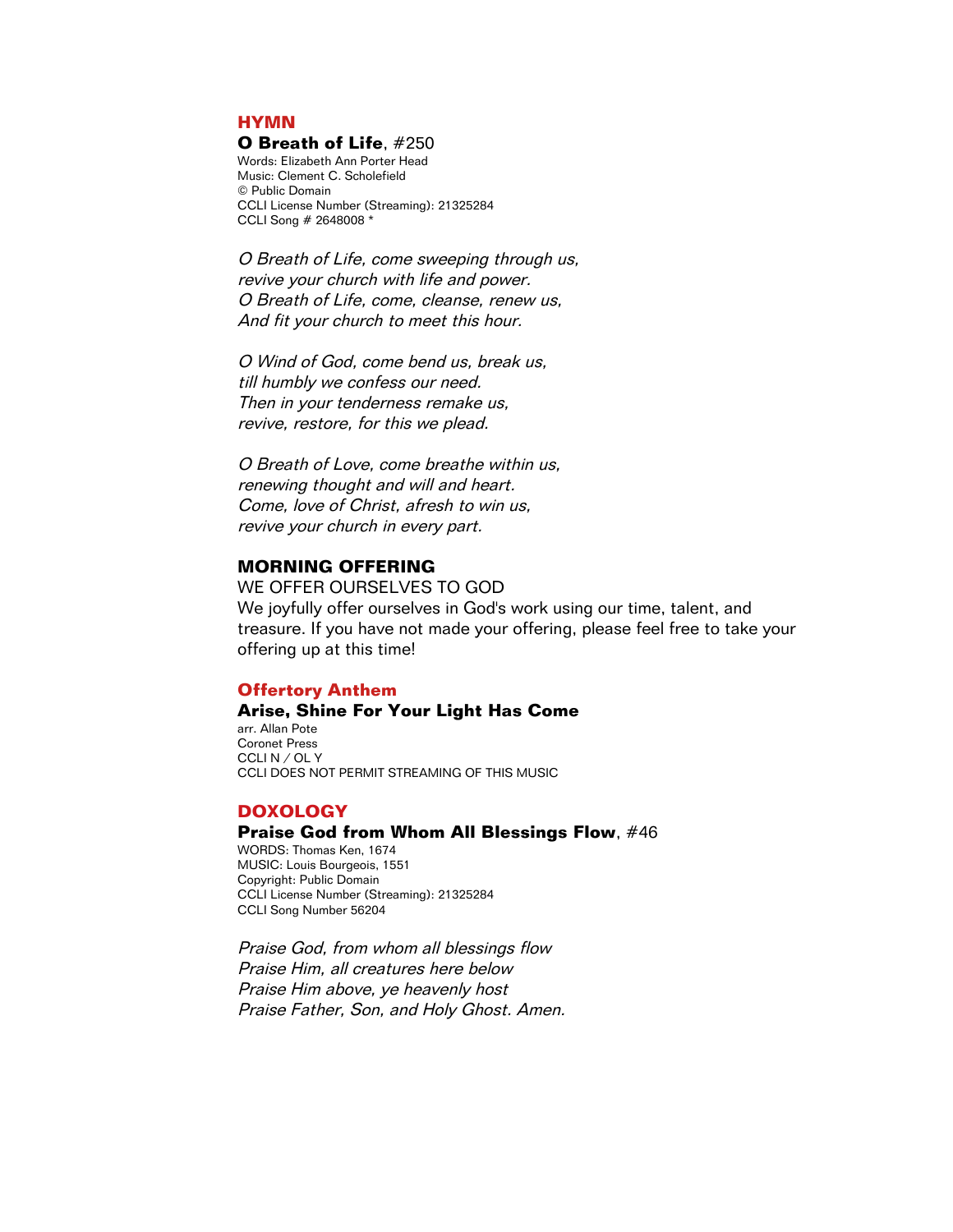# **PRAYER OF DEDICATION** (UNISON)

Lord, thank you for teaching my heart to give and for hands willing to act. Loving God, You have given my family so much, and I seek Your blessing on this token of what You have entrusted to me. Gracious God, we care about life, and we want abundant life for all persons. Lord, I pray that You entrust Your wisdom to our leadership on how to best use these gifts. Amen!

# **WE PAUSE TO REFLECT AND PRAY**

Prayers of the People: You are invited to offer prayers of joy or concern. Sharing our joys and concerns

Pastor: God is with you All: And also, with you Pastor: Let us pray

# **PASTORAL PRAYER**

### **SUNG RESPONSE**

#### **Hear Our Prayer, O Lord**, #306

WORDS: Psalm 143:1 MUSIC: George Whelpton, 1897 Copyright: Public Domain CCLI License Number (Streaming): 21325284 CCLI Song Number 7073673

Hear our Prayer, O Lord. Hear our prayer O Lord. Incline thine ear to us, And grant us thy peace. Amen.

### **CLOSING HYMN**

#### **Come, Thou Almighty King**, #27

Words Anonymous Music Felice de Giardini; Desc. Charles H. Webb © Words: Public Domain; Music: 1995 Abingdon Press (Admin. by Music Services, Inc.) CCLI License Number (Streaming): 21325284 CCLI Song # 7079190 \*

Come, thou almighty King, help us thy name to sing; help us to praise: one God, all-glorious, <sup>o</sup>'er all victorious, come and reign over us, ancient of days.

Come, thou incarnate Word, gird on thy mighty sword, our prayer attend; come, and thy people bless, and give thy word success; Spirit of holiness, on us descend.